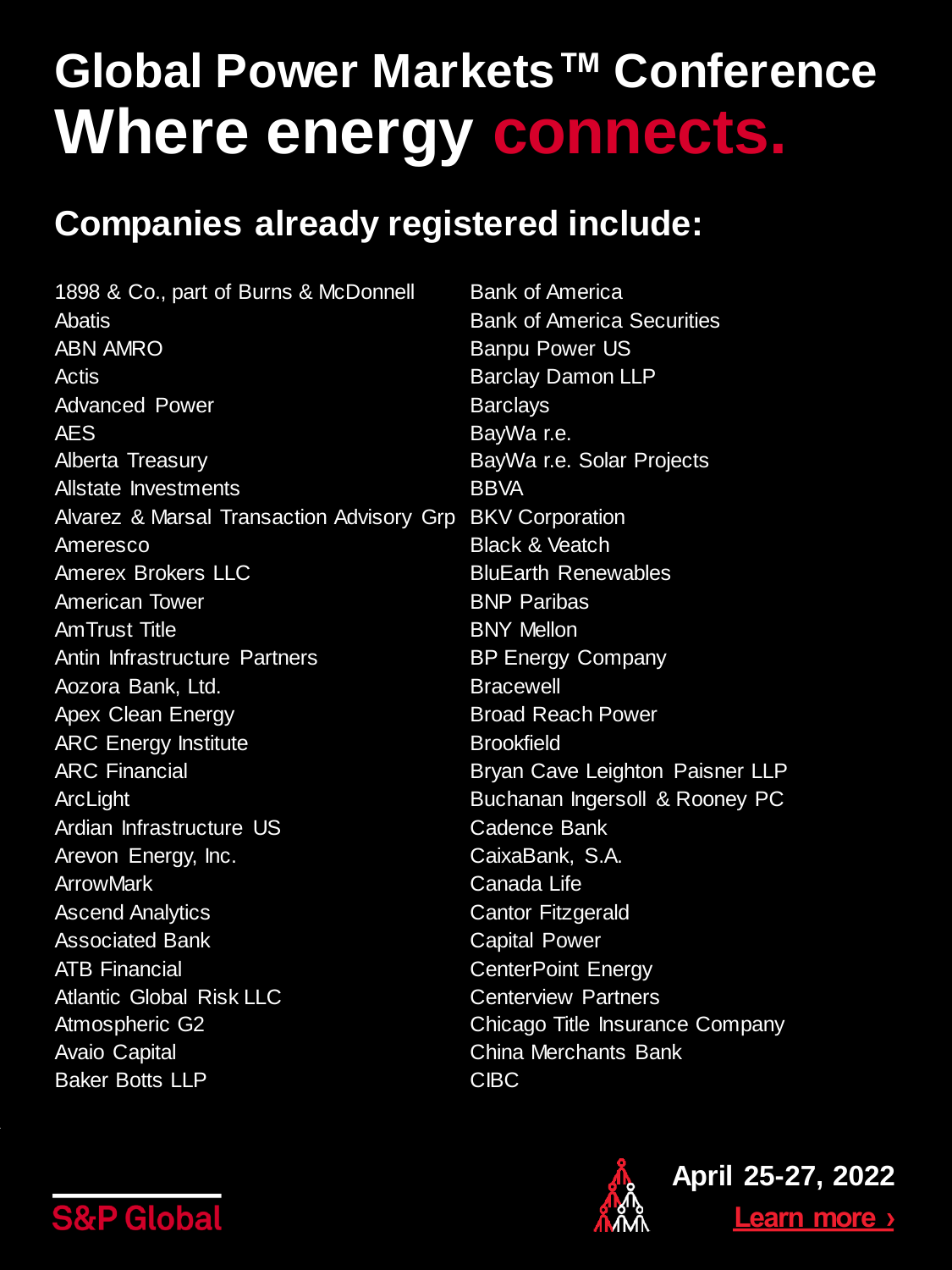#### **Companies already registered include:**

CIC CIM Group, LP CIT Citi Agency and Trust **Citigroup** Clean Energy Ventures **ClearSky CoBank** Competitive Power Ventures **Constellation** Cost Containment Advisors, Inc. CPP Investments Credit Agricole CIB Credit Suisse Credit Suisse Securities (USA) LLC Customized Energy Solutions Cypress Creek Renewables Cyrq Energy, Inc. DB Advisory America (DB Insurance) Delaware Trust Denham Capital **Dentons** Deutsche Bank Deutsche Bank Trust Company Americas Dialogue Capital Diamond Generating Corporation Dilston Road Enterprises DNB Bank ASA Duke Energy

DZ BANK E3 Consulting Eagle Creek Renewable Energy East West Bank **Elysian** Enel North America ENEOS Power USA LLC Energy Commission ENGIE ENGIE Energy Marketing ERM Capital ESAI Power **EthosEnergy** Evercore Evergy Kansas Central, Inc. Excelsior Energy Capital Exelon Federal Energy Regulatory Commission Fenics Market Data Fidelity National Title Insurance Company Fiera Private Debt Filsinger Energy Partners Firley, Moran, Freer and Eassa First American Title Insurance FirstLight Power Foley & Lardner LLP Fortress Investment Group FTI Consulting FuelCell Energy



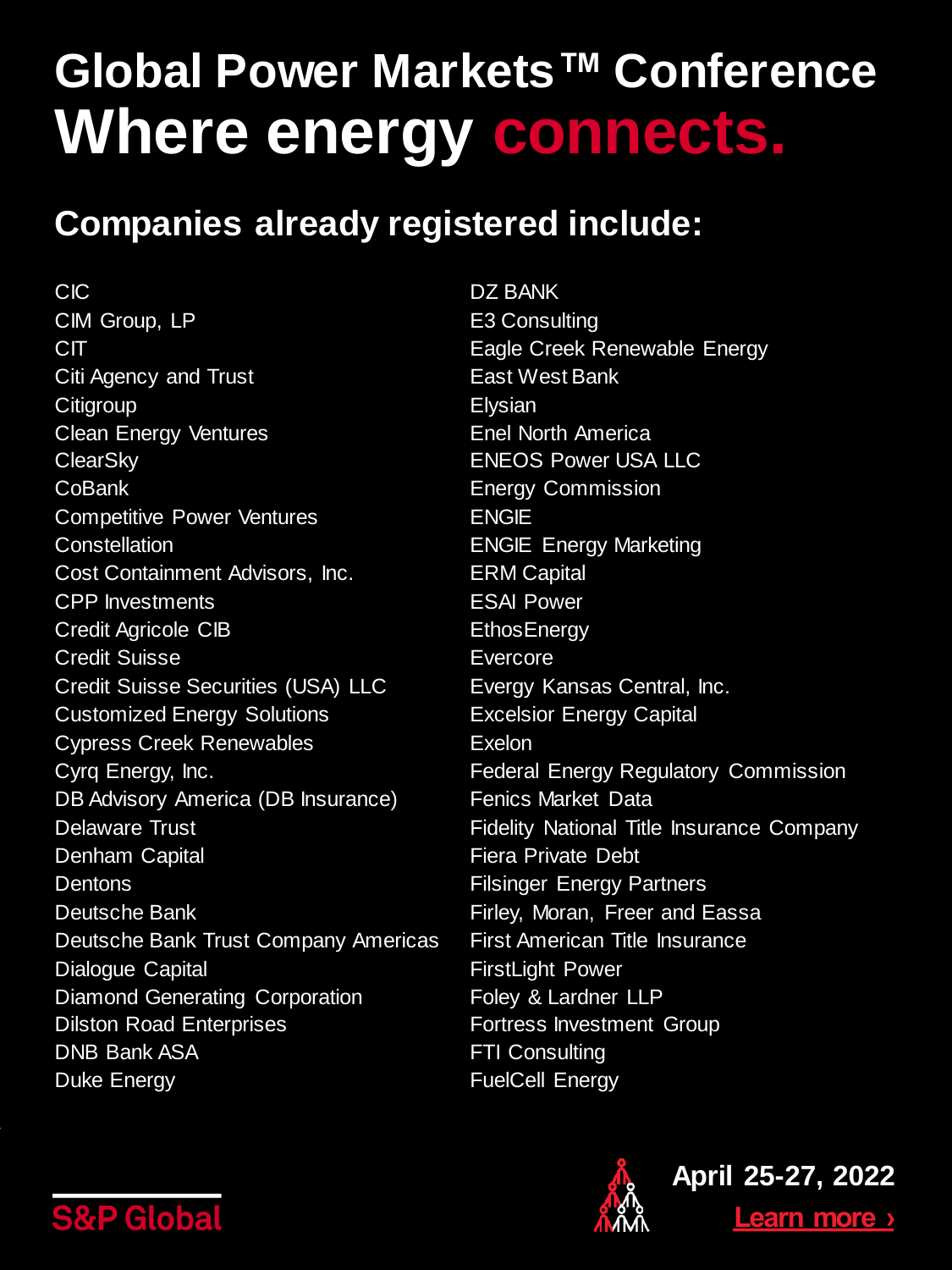#### **Companies already registered include:**

Fuyo General Lease (USA) Inc. GE Energy Financial Services Gemma Power Systems, LLC GENH2 Corp GenOn Genova Power Advisors LLC Glasgow Caledonian University Glenfarne Group Goldman Sachs Greenhill & Co. Greentown Labs Guggenheim Partners Guggenheim Securities H Cycle, LLC Halliburton Labs Helaba HGP Storage H.I.G. Capital Hinckley Allen & Snyder LLP Holland & Knight HomeServe USA Houlihan Lokey HPS Investment Partners Hull Street Energy ICF IFM Investors Igneo Infrastructure Partners IHI Power Services Inc. Indeck Energy Services, Inc.

Independent Electricity System Operator InfraRed Capital Partners ING ING Capital LLC Innergex INNIO Jenbacher North America LLC International Electric Power Intesa Sanpaolo SpA Invenergy Investec John Hancock / Manulife JP Morgan Chase JPMorgan Asset Management Kairos Power Katten Muchin Rosenman KBFG Securities America KfW IPEX-Bank King & Spalding LLP Kingstreet Kirkland & Ellis LLP KKR Korea Development Bank Kuubix Global LLC Kuvare Kyuden International Americas Inc. La Marquee Energy Langan Last Energy Latham & Watkins LLP



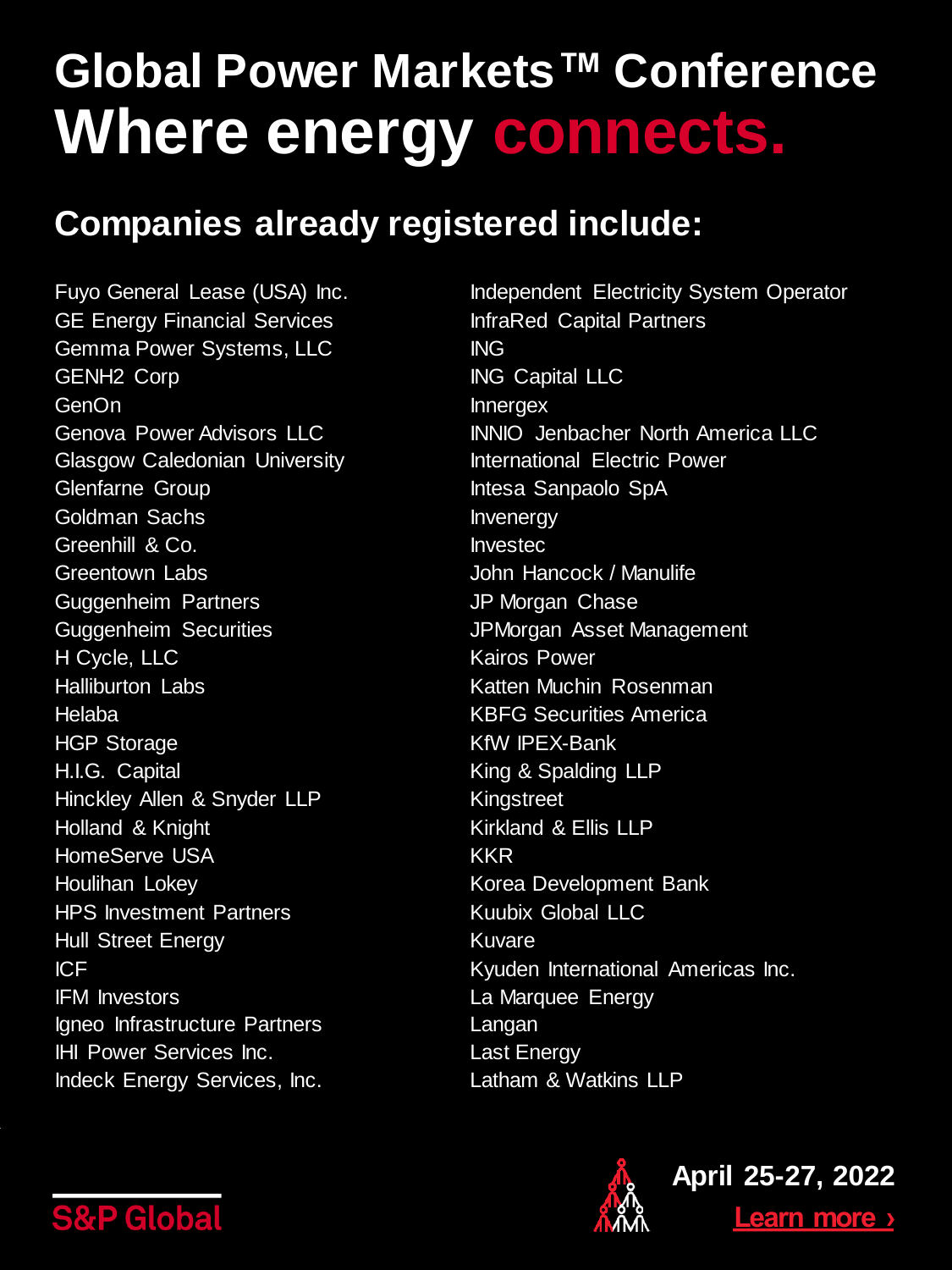#### **Companies already registered include:**

Lazard Leidos Leigh Lake Partners Link City Properties Lda Looper Goodwine Luminate M&T Bank **Macquarie** Macquarie Asset Management Macquarie Capital (USA) Inc Manahil Middle East LLC **Manulife** Marathon Capital Marsh Specialty Marubeni Power International Matrix Renewables McCarthy Tétrault LLP McGuire Woods LLP Meridian Energy Meridian Clean Energy Merit Capital Advisors Merrill Lynch Commodities **MetLife** Middle River Power, LLC Milbank LLP Mintz, Levin, Cohn, Ferris, Glovsky, and Popeo, P.C. Mitsubishi Power Americas Mizuho Securities USA

Moelis & Company Monitoring Analytics Mouvement Desjardins **MUFG NAES** National Australia Bank National Bank Financial Markets National Bank of Canada Natixis CIB NBF Canada NET Power New Project Media (NPM) NextEra Energy Nextera Energy Resources, LLC Norton Rose Fulbright LLP NRG Energy Services Nuclear Innovation Alliance Oak Hill Advisors **Oaktree** Onward Energy **OPTrust** Orennia Inc. Origis Energy PA Consulting Group Parasanti Commercial Partner Engineering and Science, Inc. PEI Global Partners Perennial Power Holdings, Inc. P.JT Partners



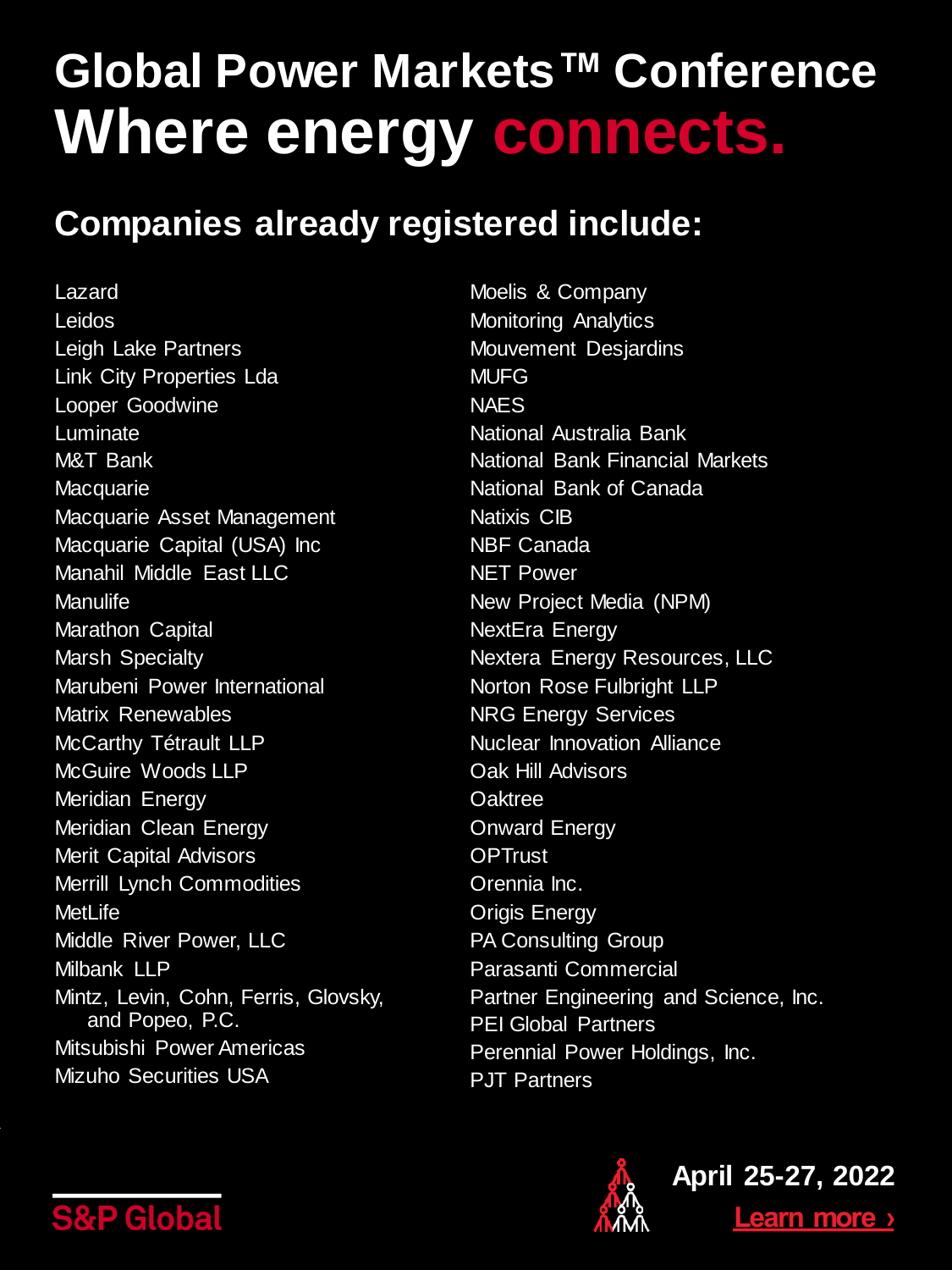#### **Companies already registered include:**

Plus Power Power Innovation Partners PNE USA Power Sustainable PPM America ProArch Prudential Private Capital PT Solarion Energi Alam Public Sector Reform Unit PwC Quidnet Energy Refinitiv Repsol Renewables NA LLC Rev Renewables Ridgewood Infrastructure Riverstone Holdings LLC Rockland Capital Rothesay Asset Management S&P Global S&P Global Commodity Insights S&P Global Market Intelligence Saft America SALKA Energy **Sandbrook** Savion, LLC Seaport Global Seaport Global Securities Searchlight Capital Partners Seminole Financial Services, LLC

Sequent Energy Management Shardfo-Tech Company Ltd Sidley Austin LLP Siemens Corporation Siemens Energy Inc. Siemens Financial Services Silicon Valley Bank Sojitz Corporation of America Solar Turbines Solegreen USA Inc Soltage South Jersey Industries Stanley Consultants, Inc. Starwood Energy Group Starwood Property Trust State Farm Insurance Cos State Grid US Representative Office Stewart Title Guaranty **Stonepeak** Strategic Value Partners Sumitomo Corporation Sumitomo Mitsui Trust Bank TD Securities Tenaska Marketing Ventures Texas Power Partners The Norinchukin Bank Tidal Energy Marketing US LLC **TortoiseEcofin** Torys LLP



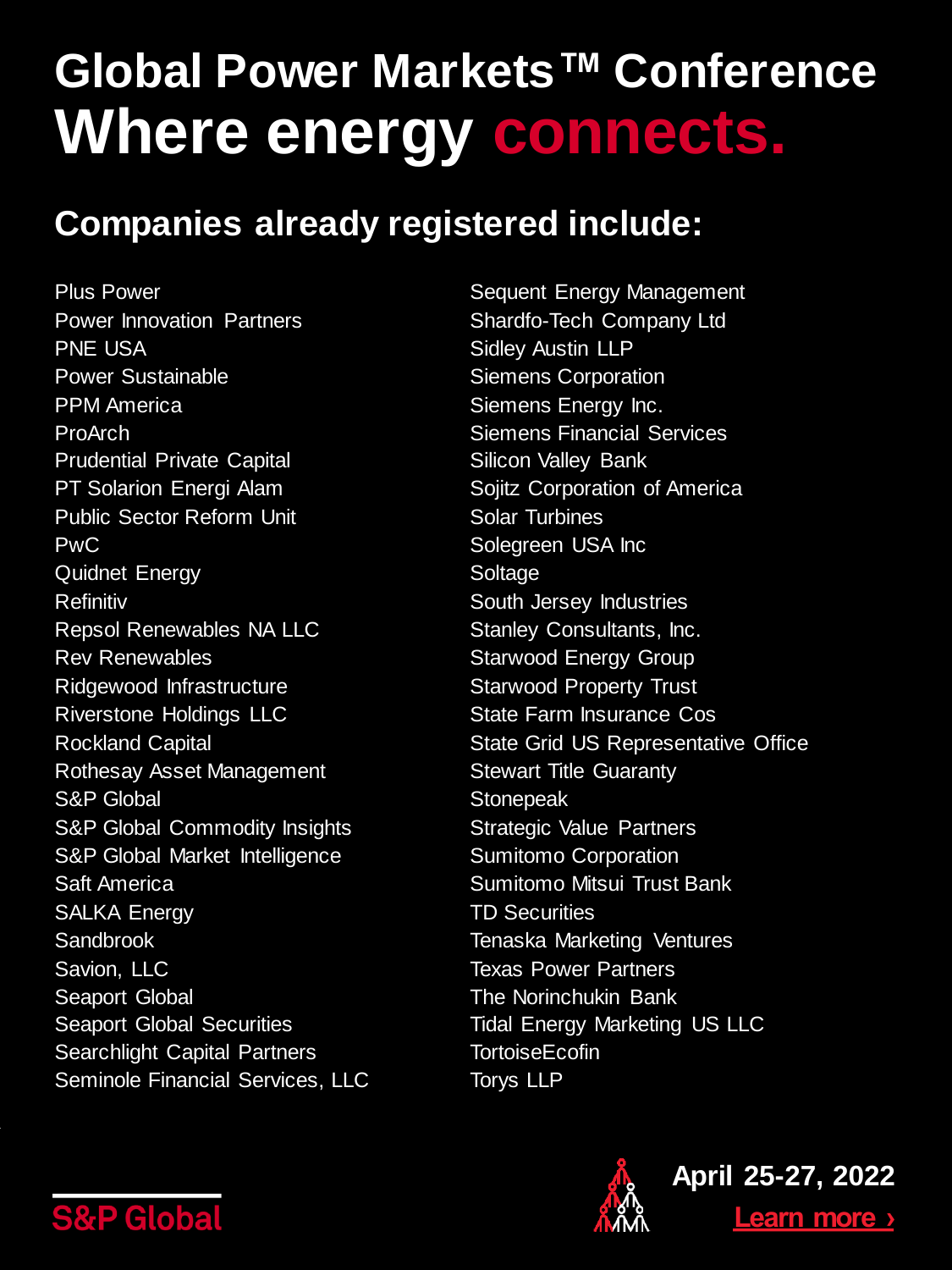#### **Companies already registered include:**

TransTech Energy Trident America Inc Troutman Pepper Twain Financial Partners Tyr Energy, Inc. UMB Bank Uniper Commodities US Nuclear Regulatory Commission Vantage Infrastructure Vision Ridge Partners Vistra Corporation Voya Investment Management Warburg Pincus LLC Wartsila **WattBridge** White & Case LLP Williams Wilmington Trust and more



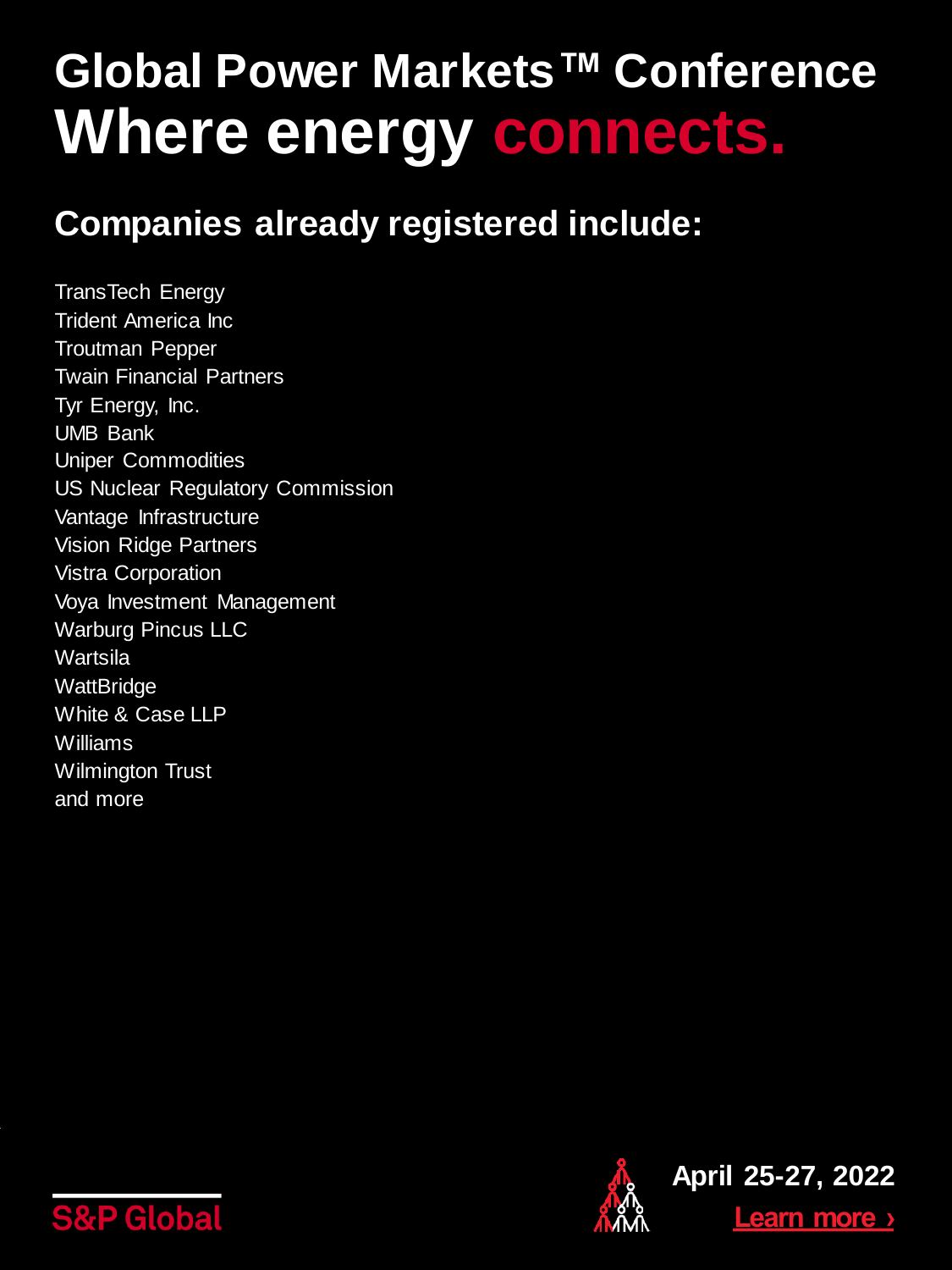# **Past attending companies at the Global Power Markets™ Conference Where energy connects.**

individual slides. Change, turn on or off Data color Complime

Platts

Footer : **Andre text on the footer text on the foot**er text of the footer text of the footer  $\boldsymbol{f}$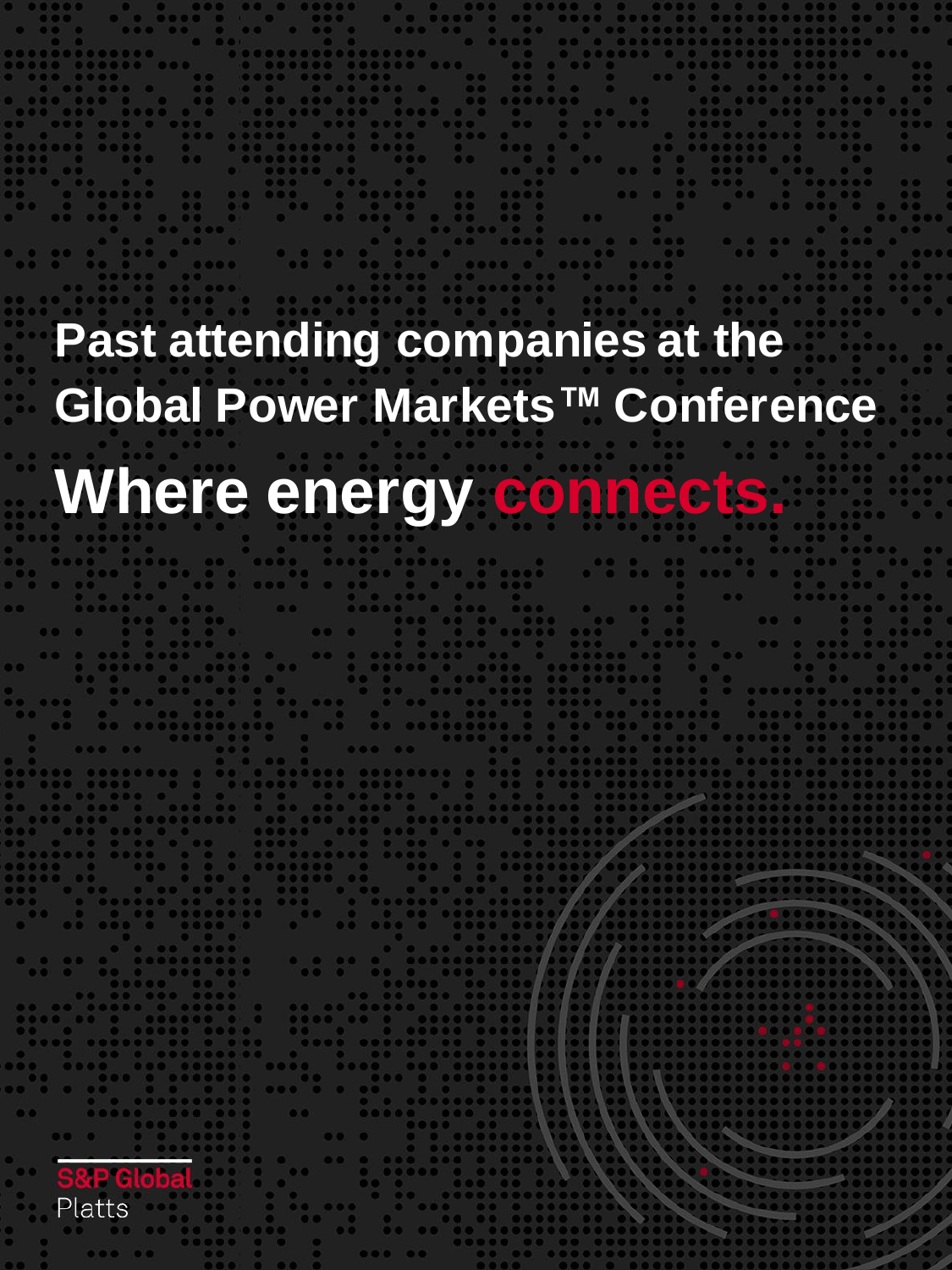#### **Past attending companies include:**

3i Corporation 8minutenergy A&M **Ahatis** ABB Inc ABN Amro ABS Group ACES ACI Energy Inc Actis AECOM Aeicon Corporation AES AESO Aether Investment Partners AgFirst Farm Credit Bank Agile Energy AIG Akin Gump Strauss Hauer & Feld LLP **Akuo Energy USA Inc** Alberta Investment Management Algonquin Power & Utilities **AlixPartners** Allegro Development Allen & Overy LLP Allete Clean Energy Allianz Global Investors Allstate Investments Alnamil Electrical Group

AltaGas Alterra Power Corporation Alvarez & Marsal Transaction Advisory Group Amerex Brokers LLC Amerex Energy American Energy Society AMP Capital AMP Solar Group Inc AmTrust Andalusian Energy CNG Andrews Kurth LLP Ankura Consulting Antin Infrastructure Partners US Services Aozora Bank, Ltd Apex Clean Energy Inc Apollo Global Management Apollo Management APX Inc Archer Contingent Energy Risk ArcLight Capital Partners LLC Arcova Development LLC Arctas Capital Group LP Ardian USA Ares Management LLC Argo Infrastructure Partners LLC Arroyo Energy Investment Partners Arup Transaction Advisory Associated Bank



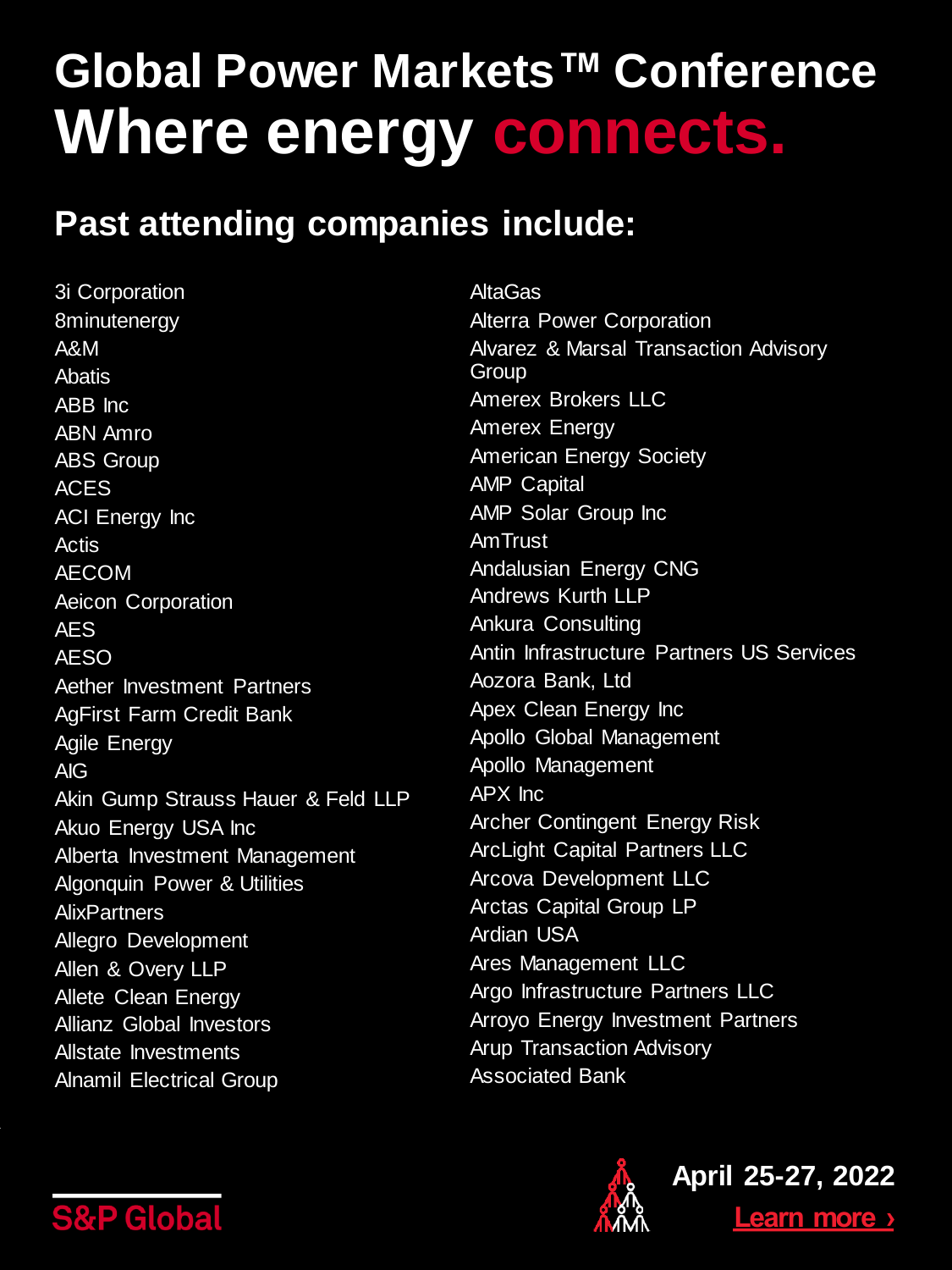#### **Past attending companies include:**

Astoria Energy Atlas Holdings LLC AUS Consultants Avangrid Renewables Avenue Capital Group AWCC Capital LLC AXA XL Baker Botts LLP Balico LLC Ballard Spahr Banc of America Leasing Bank of America Merrill Lynch Bank of China USA Bank of Montreal Bank of Tokyo-Mitsubishi UFJ Ltd Barclay Damon LLP **Barclays** Barnes & Thornburg LLP Basalt Infrastructure Partners BayWa r.e. BC Hydro BDO USA, LLP Bechtel Enterprises Bibb Engineers BJM International Inc Black & Veatch **BlackRock** Blake, Cassels & Graydon LLP BluEarth Renewables

Bluescape Energy Partners BMO Capital Markets BNP Paribas BNY Mellon BP BP Energy BPL Global Bracewell LLP **Brookfield** Brookfield Asset Management Brookfield Renewable Bryan Cave LLP Buchanan Ingersoll & Rooney PC Burns & McDonnell Caithness Energy Caithness Equities Corporation Caithness Services California Public Employees Retirement System **Calpers** Calpine Corporation Calpine Solutions Cameco Corporation CAMS Canada Pension Plan Investment Board Canso Investment Counsel Ltd Cantor Fitzgerald & Co Capital Dynamics Inc Capital Power Corporation



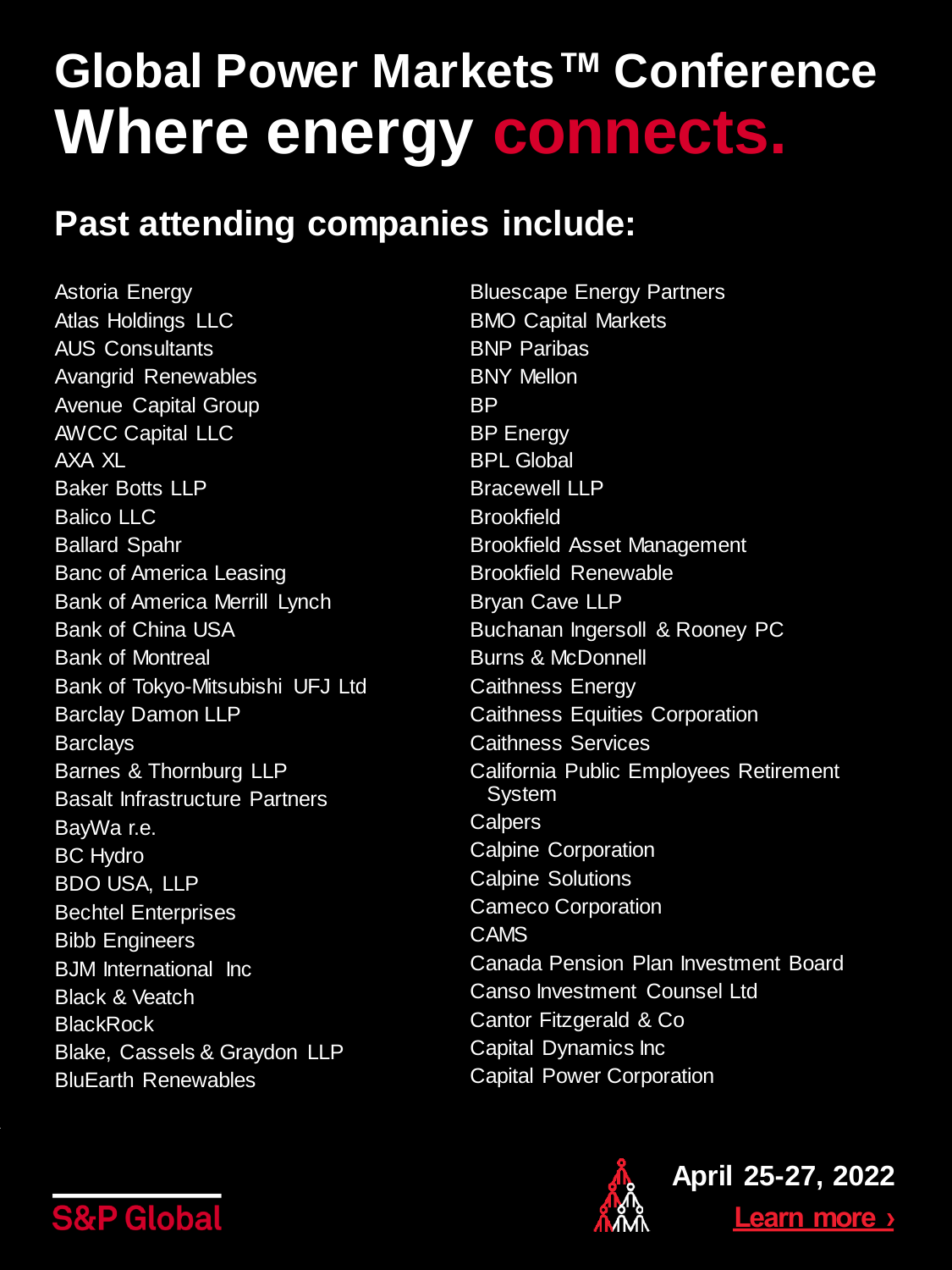#### **Past attending companies include:**

Cargill Power Markets Inc Carolina Energy Solutions **Castlelake** Castleman Power Development Castleton Commodities International Cat Creek Energy CB&I CBRE Caledon Capital Management CCI CDPQ Centerview Partners Cheniere Energy Inc Chicago Title Insurance Company China Merchant Bank, New York Branch CIBC World Markets Corporation CIC Crédit Industriel et Commercial CIT Energy **Citigroup CleanCapital** Clearway Energy Inc Clifford Chance US LLP Clone Capital LLC CoBank CohnReznick Capital Markets Securities **Commerzbank** Commonfund Capital Inc Compeer Financial Competitive Power Ventures Inc Concentric Energy Advisors

ConnectGen LLC **Constellation** Conveyance Capital Partners LLC Copenhagen Infrastructure Partners Cortland Part of Alter Domus Group Cost Containment Advisors Inc Cowen & Compnay LLC CPP Investment Board (CPPIB) Credit Agricole CIB Credit Agricole Securities Credit Industriel et Commercial Credit Suisse Crestwood Midstream Partners LP Crowell & Moring, LLP Cummins, Inc CUNA Mutual Customized Energy Solutions CVC Credit Partners Cypress Creek Renewables Davidson Kempner Capital Management DB Insurance DBRS Ltd DC Energy LLC Delta Energy Services Denham Capital Management LP Dentons Canada LLP Deutsche Asset Management Deutsche Bank Development Bank of Japan Inc



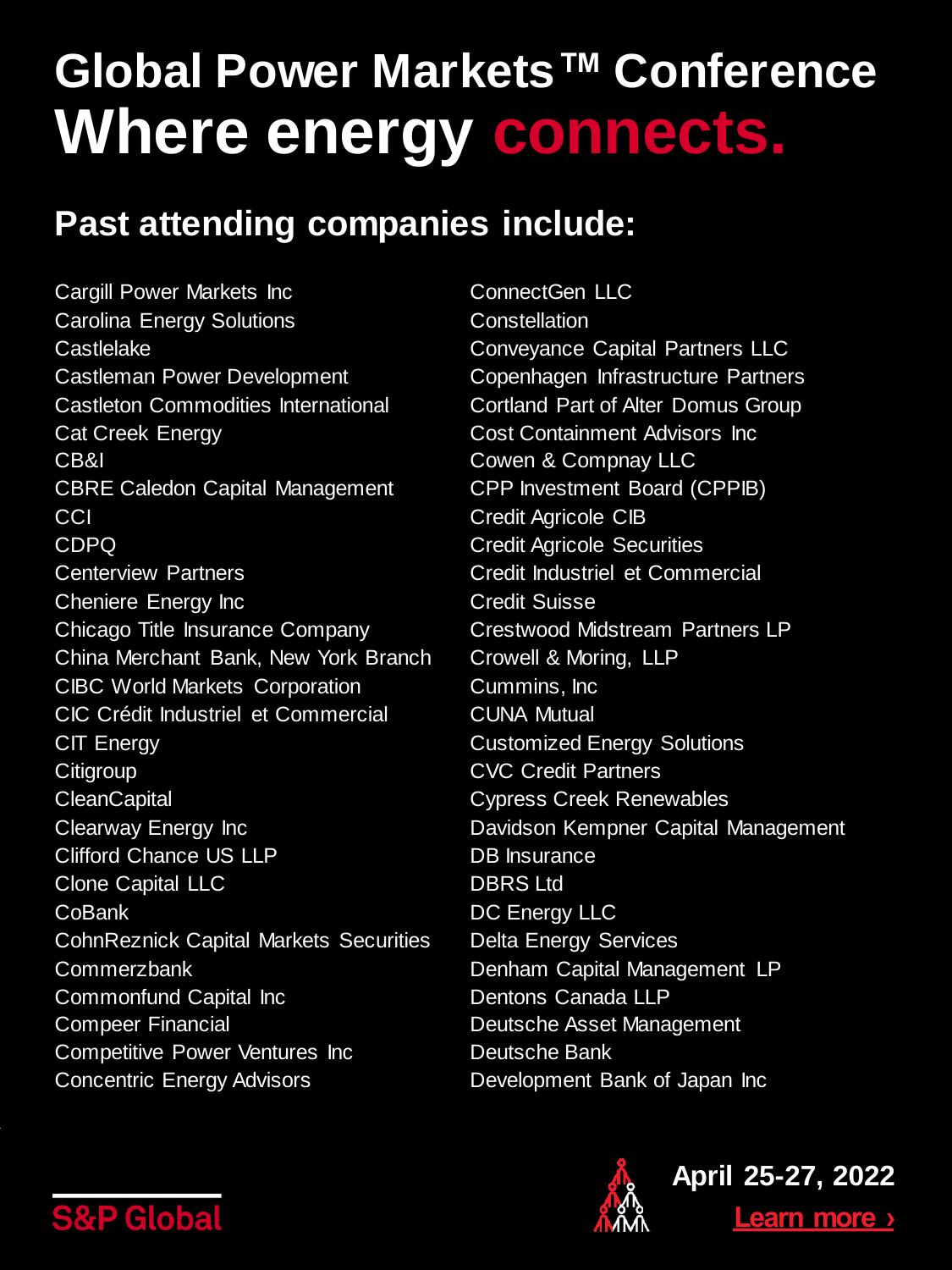#### **Past attending companies include:**

Diamond Generating Corporation Direct Connect Development Company DLA Piper LLP (US) Dolezal & Associates Inc Dominion Energy Transmission Inc DTE Energy Resources DTN Duff & Phelps Duke Energy Duro Felguera Dynegy DZ Bank E.ON Climate & Renewables E.ON Energy Services E.SUN Commercial Bank E1 America LLC E3 Consulting East West Bank Ecoplexus, Inc EDF Inc EDF Renewable Energy EDF Trading Element Markets LLC Emera Energy Enel Green Power North America Inc Enel X North America Inc ENERCON Energy Capital Partners Energy Exemplar LLC

Energy Foundation Energy Impact Partners LP Enernet Global Enerray - Maccaferri Group ENGIE ENGIE Energy Marketing NA ENGIE Storage ENMAX Energy Corporation Ensight Energy Consulting EPCOR Utilities Inc EPIS LLC EQT Energy EQT Partners Ernst & Young LLP **EthosEnergy** Eurus Energy America Evercore Evercore Partners Eversheds Sutherland (US) LLP Exelon Corporation Exelon Generation Extol Energy LLC FCBT Capital Markets Fidelity Fidelity National Title Group - UCCPlus Division Fidelity National Title Insurance Company Fifth Third Bank Filsinger Energy Partners



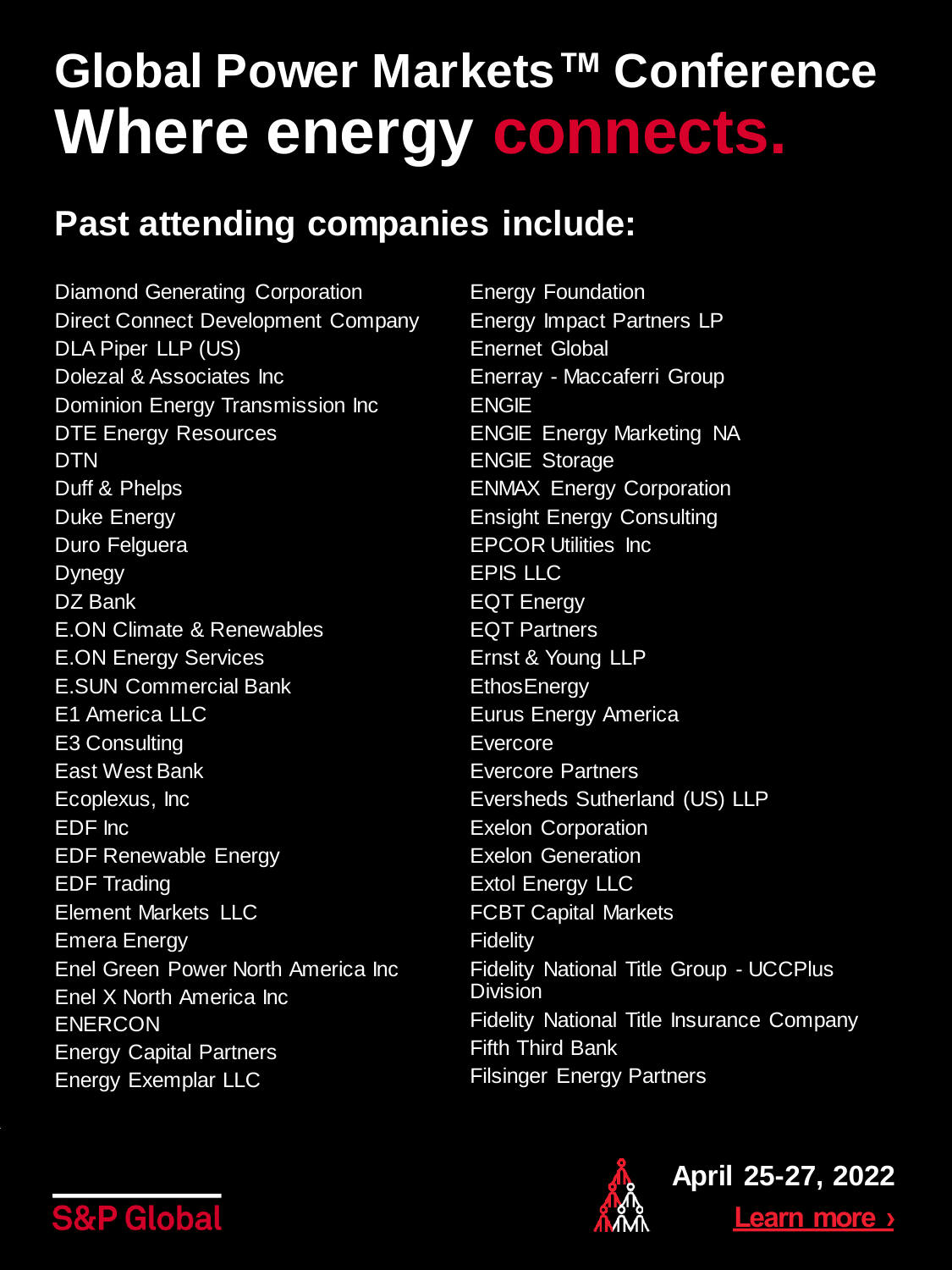#### **Past attending companies include:**

Firley, Moran, Freer & Eassa CPAs First American Title Insurance Company First Nationwide Title First Reserve Corporation First Solar FirstLight Power Fitch Ratings Fluence Energy Fluor Enterprises Inc Foley & Lardner LLP Foley Hoag LLP Footprint Power LLC Fortistar Capital Fortress Investment Group FTI Capital Advisors LLC FTI Consulting Inc G2X Energy GCM Grosvenor GE Capital Energy Financial Service GE EFS Power & Development GE Energy Financial Services GE Power Gemma Power Systems General Electric General Energy Solutions USA Generate Capital, Inc GenOn Energy LLC Genova Power Advisors LLC Genworth Financial

Gibson, Dunn & Crutcher LLP Glenfarne Group LLC Goldman Sachs Google Inc Grandview Capital Granite Construction Greenhill & Co. Greenleaf Power Greentech Capital Advisors Greenwich Energy Investments LLC Griddy Energy LLC Guggenheim Partners Guggenheim Security Halyard Energy Hanwha Asset Management Harris Group Inc Hartford Investment Management Company Hastings Funds Management Haynes & Boone LLP HDR Engineering Inc Helaba Landesbank Hessen-Thüringen Hogan Lovells US LLP HomeServe USA Houlihan Lokey **HSBC** HSBC Global Asset Management Hull Street Energy Hunt Power, L.P. Hunton & Williams LLP



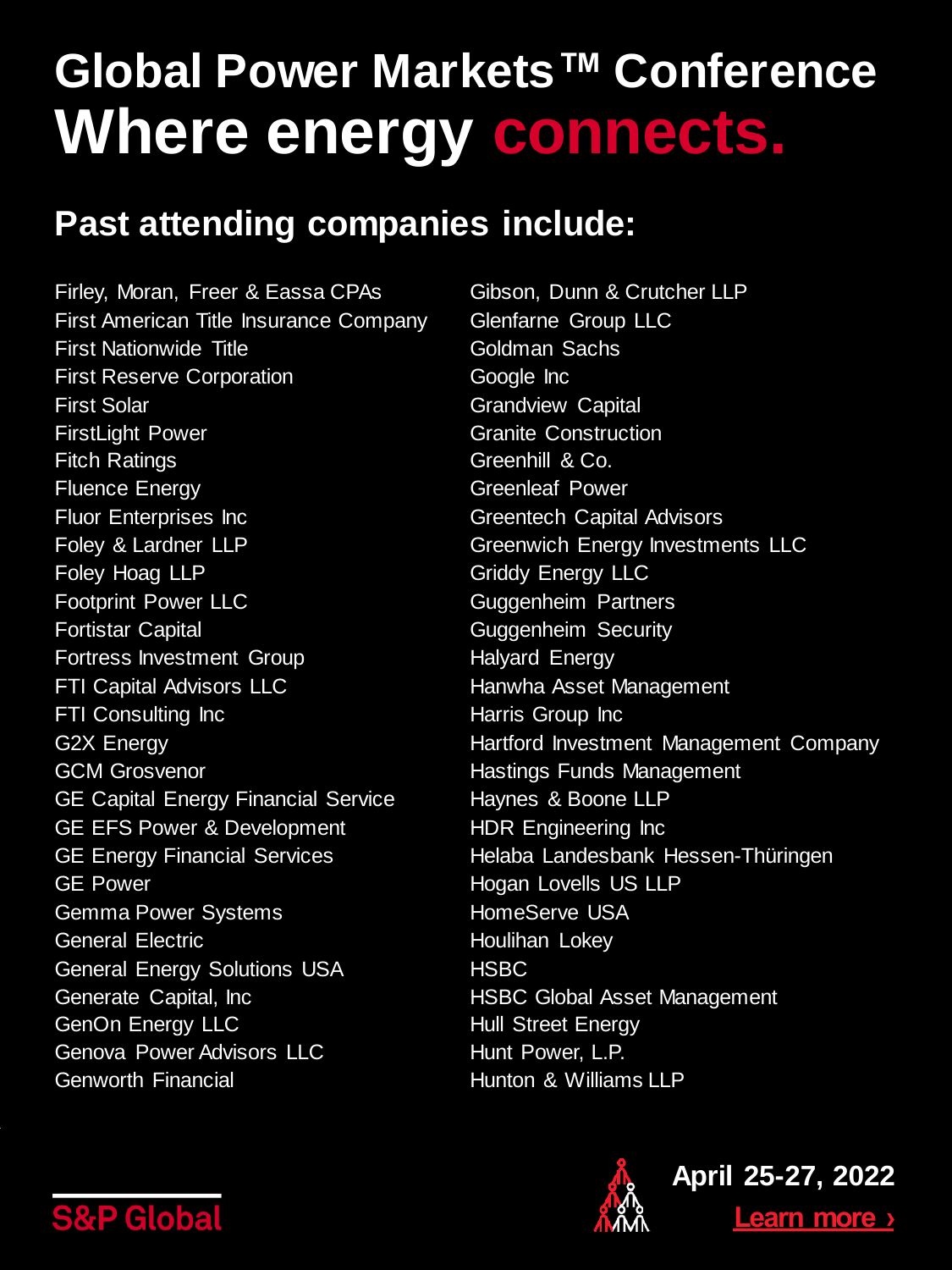#### **Past attending companies include:**

Hydro Quebec i2 Enabled IC POWER NICARAGUA, S.A ICF iCON Infrastructure IFM Investors IGS Energy IHI Power Services Corporation Indeck Energy Services Inc Independent Electricity System Operator Infinity Renewables ING Capital LLC innogy New Ventures LLC Instituto Nacional de Electrificacon (INDE) InterGen International Electric Power II International Finance Corporation International Paper Company Intesa Sanpaolo Invenergy LLC Inventiv Investec iV4 Inc J.P. Morgan J.P. Morgan Securities LLC Jamaica Energy Partners JB Asset Management JCRA Financial LLC Jefferies LLC

JERA Americas JERA Power/Wigmore Advisory JLC Infrastructure John Hancock John Laing Group plc Jonah Energy Jones Walker LLP **JPMorgan** JPMorgan Asset Management JPMorgan Infrastructure Investments Fund JPMorganChase J-POWER USA KANSAI Electric Power Co. Inc Karbone KEB Hana Bank Kennedy Lewis Investment Management Kensho Technologies KeyBanc Capital Markets KfW IPEX-Bank GmbH Kiewit Energy Group Inc Kindle Energy Kinetrex Energy King & Spalding LLP Kirkland & Ellis LLP KKR Korea Development Bank Kruger Energy LADWP Landesbank Hessen-Thüringen (Helaba)



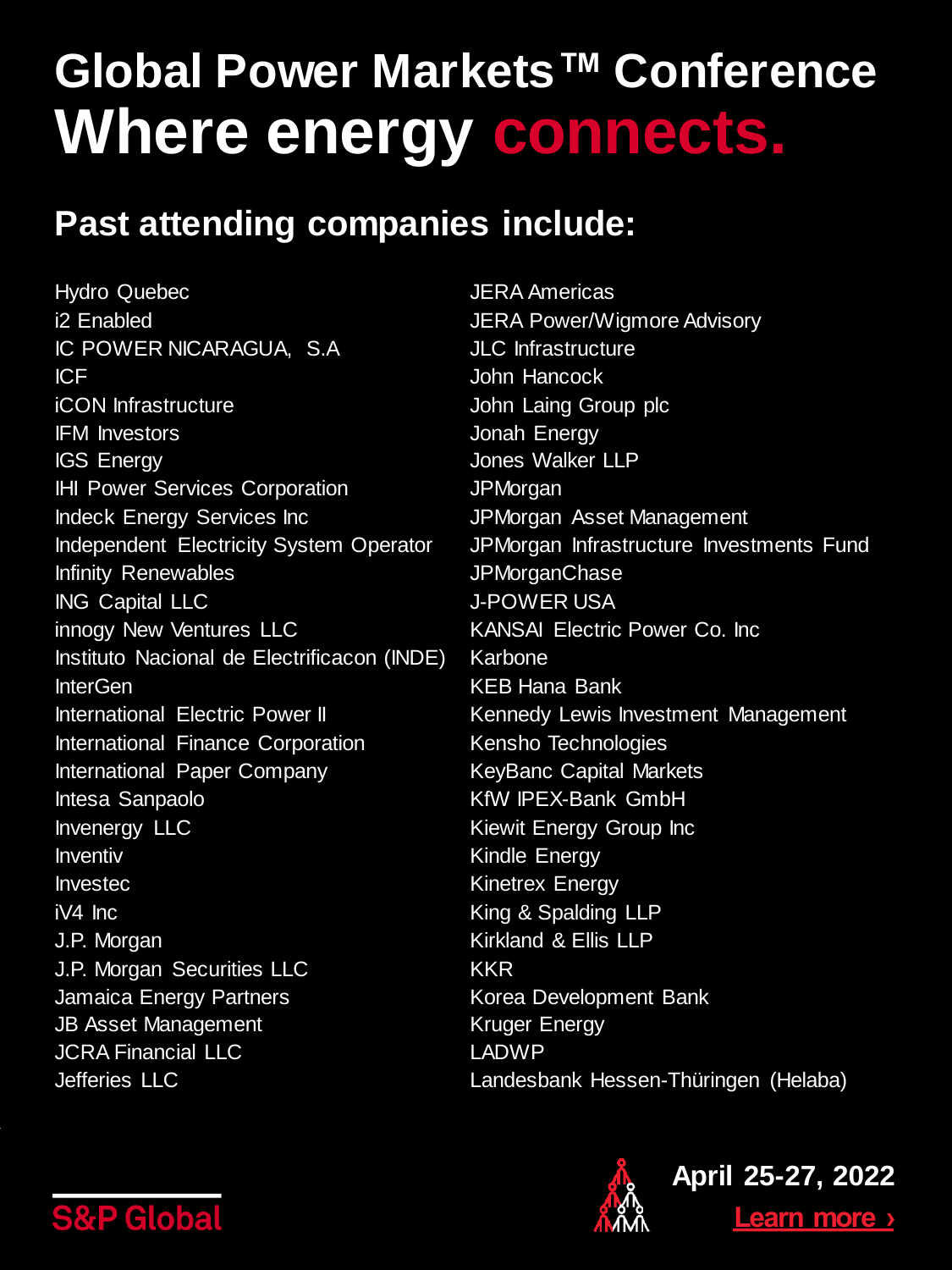#### **Past attending companies include:**

Langan Latham & Watkins LLP Lazard **LBBW** Leidos Lincoln Clean Energy Locke Lord LLP Lockton Companies Lockton Power Loeb & Loeb LLP Los Angeles Department of Water & Power MetLife LS Power Development LLC LUFT Latam Luminant Luminate LLC Lummus Consultants International M&T Bank **Macquarie** Macquarie (MIRA) Macquarie Capital (USA) Inc Macquarie Cook Energy LLC Macquarie Infrastructure & Real Assets Macquarie Principal Finance Marathon Capital Mariana Quidel Mariner Investment Group Marsh Inc Marubeni Caribbean Power Holdings Marubeni Corporation

Marubeni Power International Inc MasTec Inc MasTec Power Corporation Mayer Brown LLP McCarthy Tetrault LLP McDermott Will & Emery LLP McGriff, Siebels & Williams Inc McGuireWoods LLP Merced Capital, LP Merit Capital Advisors LLC Metropolis Energy Microsoft Energy Strategy & Research Middle River Power Midland Cogeneration Venture Mitsubishi Corporation Mitsubishi Hitachi Power Systems Americas Mizuho Americas Mizuho Bank MODEC International, Inc Moelis & Company Momotombo Power Company Moody's Investors Service Morgan Stanley Morgan, Lewis & Bockius LLP **Morningstar** Morrison & Foerster LLP Moses & Singer LLP MUFG Union Bank, NA



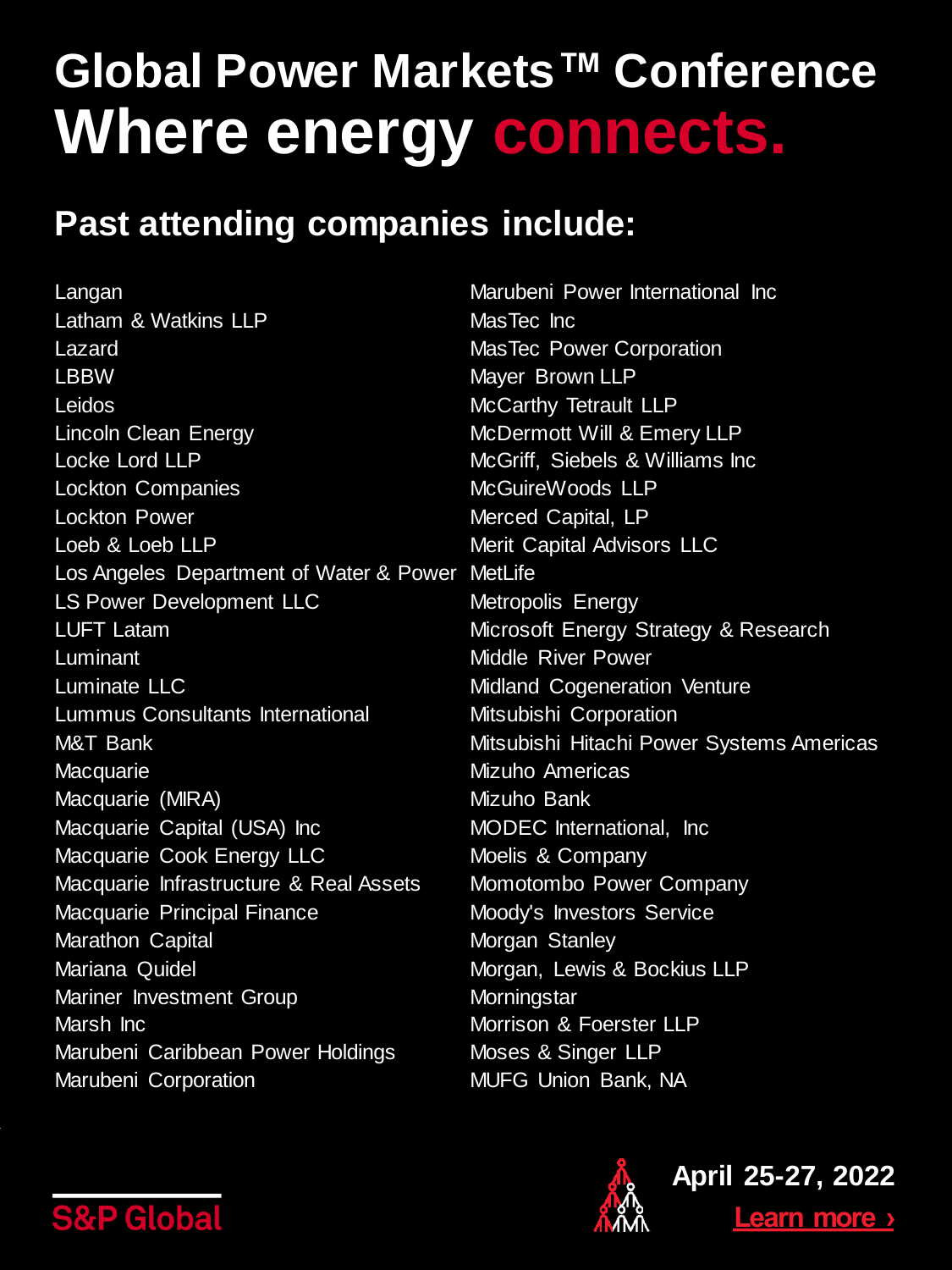#### **Past attending companies include:**

Mundo Investments MVP Capital NAES Corporation Nathan Inc National Australia Bank National Bank Financial National Bank of Canada National Rural Electric Cooperative Association **Natixis** NaturEner USA Nautilus Consulting Navigant Consulting **Nephila** New Fortress Energy Newport Energy Holdings LLC **NextEra** Nextera Energy Marketing LLC NextEra Energy Resources Nippon Life Global Investors **NMISA** Nodal Exchange LLC Nord/LB **NORESCO** Norinchukin Bank Northwest Power Consulting Norton Rose Fulbright US LLP NOVA Infrastructure Management LLC NRG Energy

NRG Maintenance Services NRG Renewables NTE Energy **Nuveen** NYL Investors Oak Hill Advisors **OFI** Steelpath Inc Old Republic National Title Insurance Co OLYMPUS Power LLC Ontario Teachers' Pension Plan Onyx Renewable Partners, LP OPUS Resource Partners Oriden, An MHPS Venture Origin Energy **Orion Energy Partners** Orrick, Herrington & Sutcliffe LLP Ørsted A/S Osaka Gas USA Corporation Osler, Hoskin & Harcourt LLP Overseas Private Investment Corporation (OPIC) **PA Consulting Group** Pacific Summit Energy Panda Power Funds Partners Group (USA) Inc Pattern Energy Pegasus Capital Advisors Pegasus Global Holdings Pelican Energy Consultants LLC



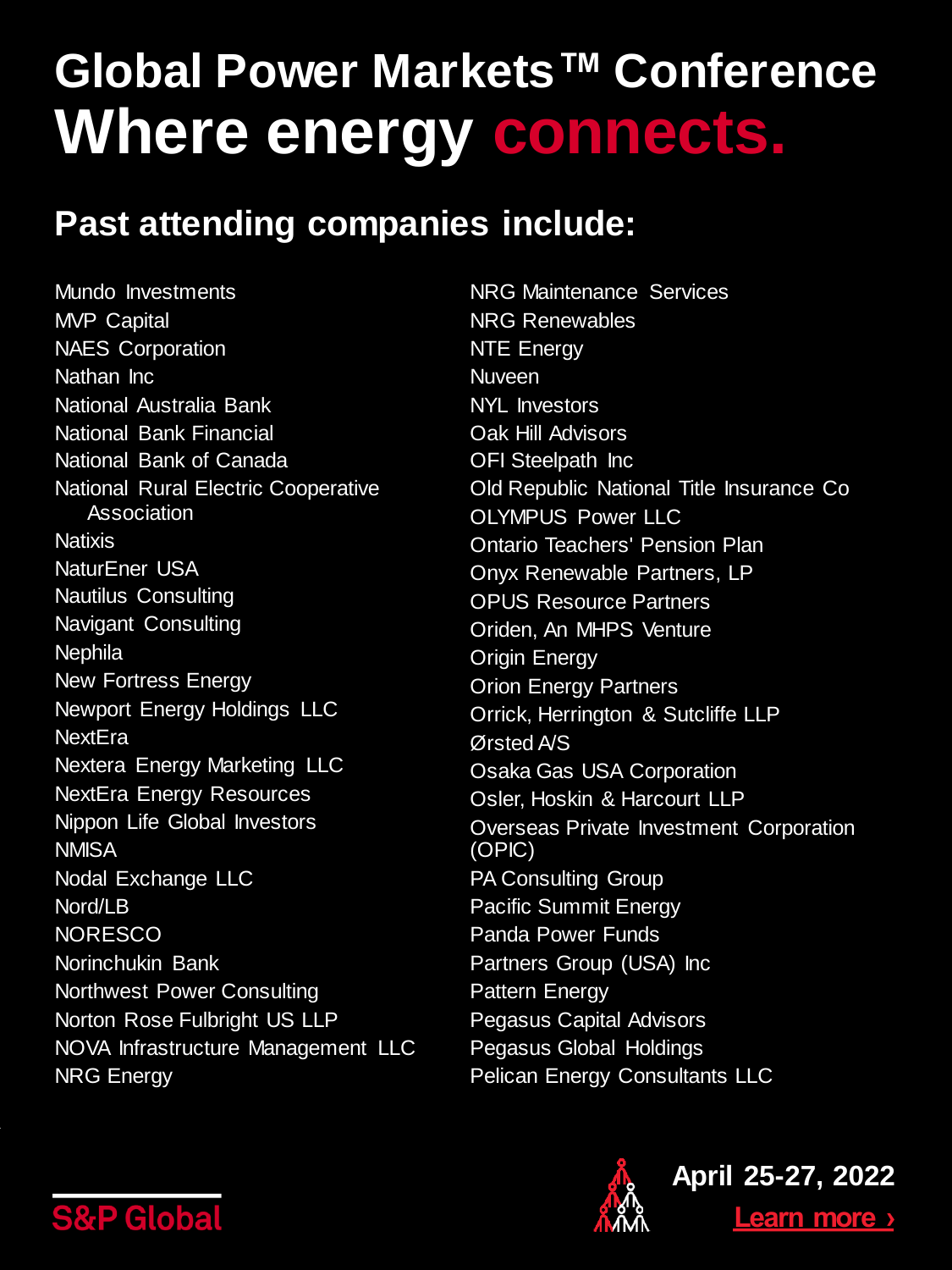#### **Past attending companies include:**

Pharos Enterprise Intelligence LLC PIC Group Inc Pierce Atwood LLP Pillsbury Winthrop Shaw Pittman LLP PIRA Energy Group PJT Partners Plus Power LLC Potentia Renewables Inc Power & Energy Systems Inc Power Energy Corporation PowerBridge LLC PPM America Inc Praxair Inc Preng & Associates Proenergy Consulting LLC PROMAN AG Proman Global Development LLC Prudential Capital Group Prudential Captial Energy Partners PSEG PSEG Energy Resources PSEG Power Ventures LLC PSP Investments Public Service Enterprise Group Puget Sound Energy Pullman & Comley LLC PurEnergy LLC PurEnergy Management Services LLC PurEnergy Operating Services LLC

PwC QIC Quantum Utility Generation Rainbow Energy Marketing Corporation Raymond James Bank RBC Capital Markets Recurrent Energy Regions Bank/Regions Securities Regions Securities LLC Repsol North America Gas & Power Republic Development Partners REsurety Inc RGA Reinsurance Company Ridgewood Infrastructure Riverside Risk Advisors LLC Riverstone Holdings LLC Roc Global LLC Rockland Capital Rocky Mountain Institute Rosatom Rothschild & Co Royal Bank Financial Group Ryan LLC Safari Energy LLC Salka LLC **Samchully** Santander Bank Santander Global Banking & Markets Sargent & Lundy LLC



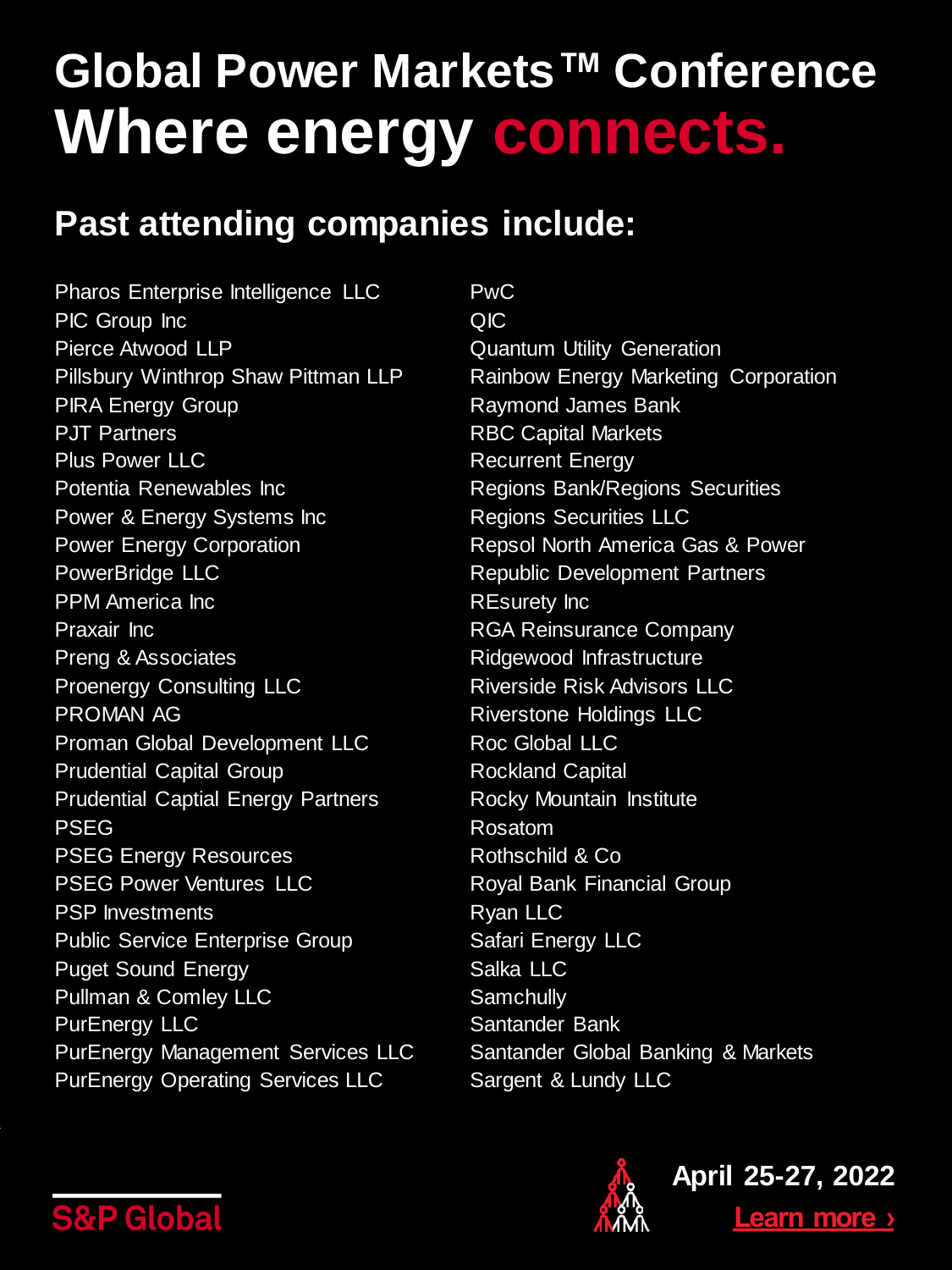#### **Past attending companies include:**

Scotiabank Seaport Global Securities Seldon Partners LLC Sempra Energy Sempra International Sempra Renewables Sequent Energy Management SG Americas Securities LLC SGR Energy, Inc Shinhan Bank Sidley Austin LLP Siemens Energy Siemens Financial Services Siemens Industry Inc Siemens Power Services Skadden Arps Slate Meagher & Flom LLP SMBC SMBC NIKKO Societe Generale Solar Energy Industries Association **SolarReserve** South Jersey Resources Group Southern Company Southern Power Southwest Generation sPower Star Energy Partners Starwood Capital Group Starwood Energy Group

Starwood Property Trust State Grid Corporation of China SteelRiver Infrastructure Partners Stephens Power & Infrastructure Sterling Energy Management LLC Stewart Title Company Stewart Title Guaranty Company **Stifel** Stoel Rives LLP Stonepeak Infrastructure Partners Stroock & Stroock & Lavan LLP Sumitomo Mitsui Banking Corporation Sumitomo Mitsui Trust Bank Sun Life Investment Management SunTrust Robinson Humphrey Swiss Re Talen Energy Tateswood Energy Company LLC **TCW** TD Securities Tenaska Tenaska Marketing Ventures Tenaska Power Services Tetra Tech Inc Texas Capital Bank The Canada Life Assurance Company The de Shaw Group The Dow Chemical Company The Great-West Life Assurance Company